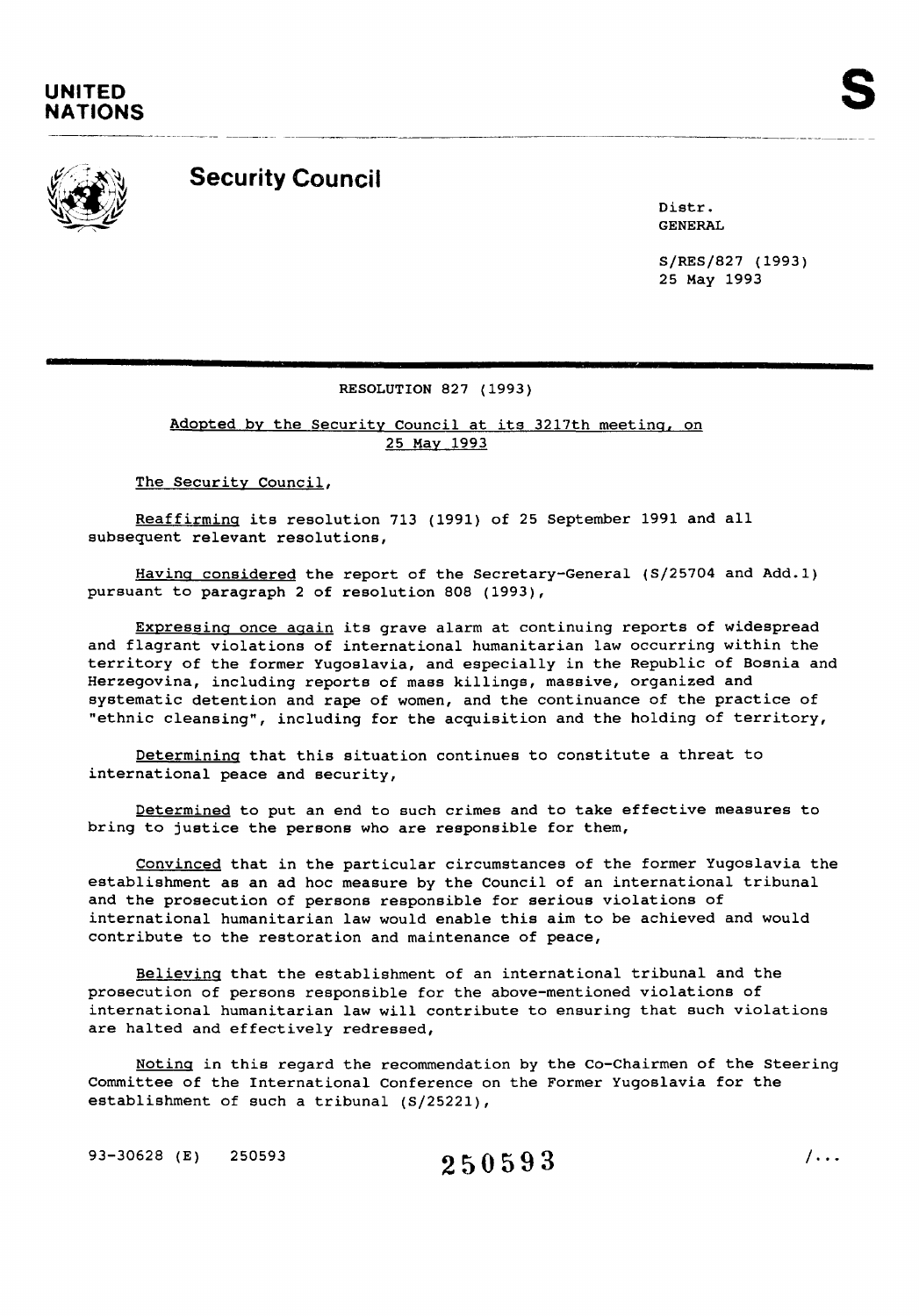S/RES/B27 (1993) Page 2

Reaffirming in this regard its decision in resolution 808 (1993) that an international tribunal shall be established for the prosecution of persons responsible for serious violations of international humanitarian law committed in the territory of the former Yugoslavia since 1991,

Considerina that, pending the appointment of the Prosecutor of the International Tribunal, the Commission of Experts established pursuant to resolution 7BO (1992) should continue on an urgent basis the collection of information relating to evidence of grave breaches of the Geneva Conventions and other violations of international humanitarian law as proposed in its interim report (S/25274),

Acting under Chapter VII of the Charter of the United Nations,

1. Approves the report of the Secretary-General;

2. Decides hereby to establish an international tribunal for the sole purpose of prosecuting persons responsible for serious violations of international humanitarian law committed in the territory of the former Yugoslavia between 1 January 1991 and a date to be determined by the Security Council upon the restoration of peace and to this end to adopt the Statute of the International Tribunal annexed to the above-mentioned report;

3. Requests the Secretary-General to submit to the judges of the International Tribunal, upon their election, any suggestions received from states for the rules of procedure and evidence called for in Article 15 of the statute of the International Tribunal;

4. Decides that all States shall cooperate fully with the International Tribunal and its organs in accordance with the present resolution and the Statute of the International Tribunal and that consequently all States shall take any measures necessary under their domestic law to implement the provisions of the present resolution and the Statute, including the obligation of States to comply with requests for assistance or orders issued by a Trial Chamber under Article 29 of the Statute;

5. Urges States and intergovernmental and non-governmental organizations to contribute funds, equipment and services to the International Tribunal, including the offer of expert personnel;

6. Decides that the determination of the seat of the International Tribunal is subject to the conclusion of appropriate arrangements between the United Nations and the Netherlands acceptable to the Council, and that the International Tribunal may sit elsewhere when it considers it necessary for the efficient exercise of its functions;

7. Decides also that the work of the International Tribunal shall be carried out without prejudice to the right of the victims to seek, through appropriate means, compensation for damages incurred as a result of violations of international humanitarian law;

8. Requests the Secretary-General to implement urgently the present resolution and in particular to make practical arrangements for the effective